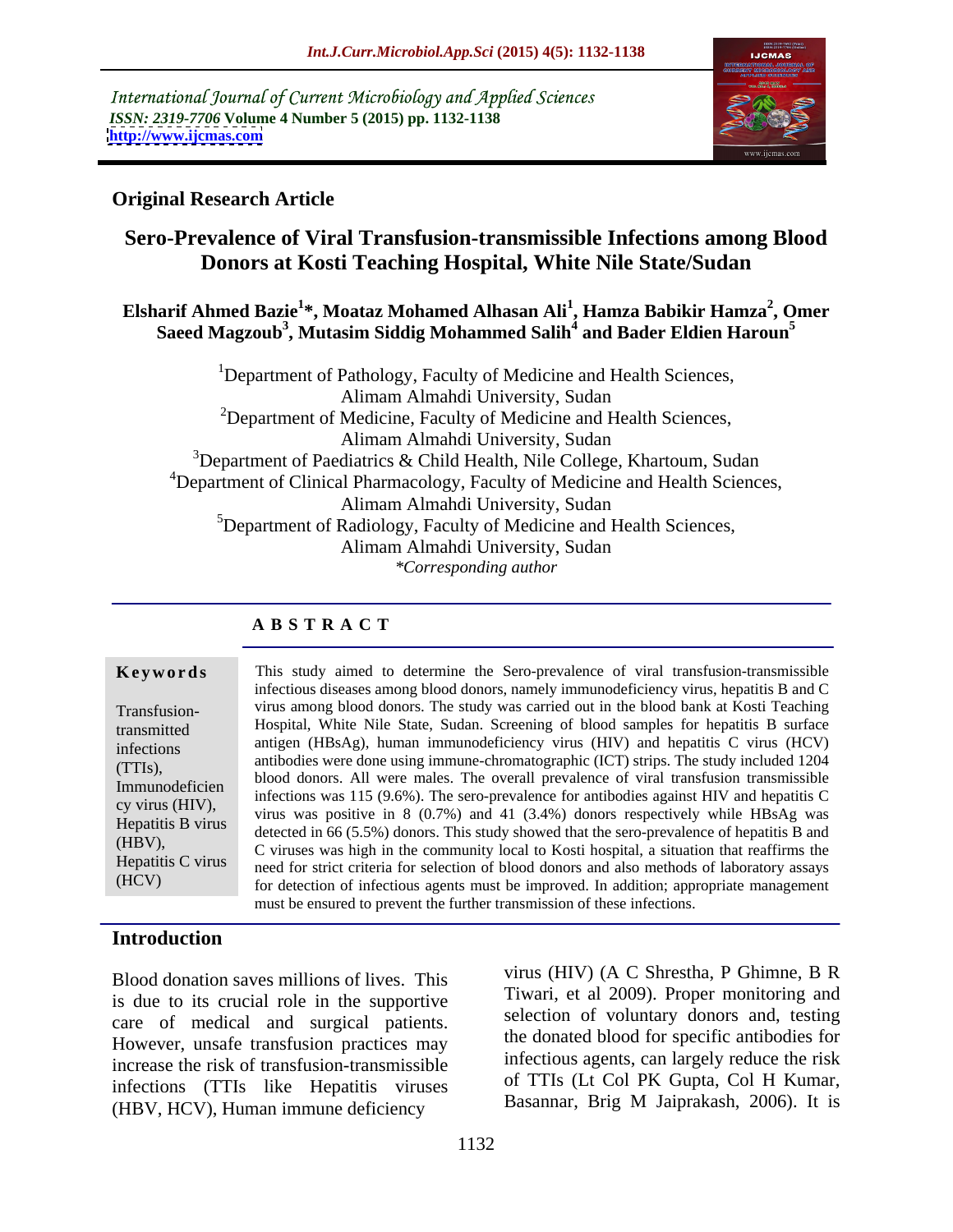generally accepted that the diagnosis of infection by HBV is based on the presence Akgun A 2001), however, screening of donors screening for anti-HBC abs has been and includes Enzyme Linked safety of the blood supply is the donation of other viral infections transmitted by blood by sero-negative donors during the infectious window period. In developed countries implementation of more sensitive Schreiber G B et al 2000). Demand for myelopathy/tropical spastic paraparesis. due to the endemicity of infections like (Adam I, Mirghani O A, Saed O K et al 2004 and Ali AA, Khojali A, Okud A et al 2011). Little is known about the level of **Materials and Methods** these infections in Sudan so; this study was conducted to investigate the sero-prevalence This was a retrospective analysis of of transfusion transmissible viral infectious consecutive blood donors' records covering diseases in particular human the period between January 2014 and April immunodeficiency, hepatitis B and hepatitis 2014 at Kosti Teaching Hospital which is a

immune system and is the primary cause of double stranded DNA spherical particlewith The mode of transmission for HIV, HBV disease, history of blood transfusion and

of HBsAg in the bloodstream (Badur S, contaminated with body fluid, mother to blood donors for HBsAg does not totally products. Laboratory diagnosis is based on eliminate the risk of HBV infections through serological tests to detect the specific blood transfusion (Brechot C, Thiers V, antibody produced against the virus or Kremsdorf D et al 2001). Routine blood directly detecting the antigen in body fluids implemented in some countries resulting in a Immunosorbent Assay (ELISA), Radio decrease in the risk of post transfusion HBV Immunoassay (RIA), indirect immuneinfection (Kleinman SH, Kuhns MC, Todd fluorescence, immune-diffusion tests. Aside D Set al 2003). The greatest threat to the from HIV, HCV, and HBV, a number of tests that detect infection earlier, decreases Human T cell Lymphotropic Viruses I and II risks of transfusion transmitted viral (HTLV-I/II) are associated with adult T cell infection (Glynn SA, Kleinman SH, blood transfusion services is high in Sudan Both retroviruses have also been attributed a malaria, nutritional problem and obstetrical severe asthma, respiratory and urinary tract emergencies associated with blood loss infections, uveitis and dermatitis(Tapko JP and HCV is the same and includes unsafe sexual contact, using sharp materials child, and transfusion of blood and blood and includes Enzyme Linked other viral infections transmitted transfusion of blood products have been described, even though not all have been associated with clinical manifestation. leukemia and HTLV-associated myelopathy/tropical spastic paraparesis. role in the increased risk for developing 2007).

# **Materials and Methods**

C viruses. tertiary care hospital. Kosti city is located in HIV is an RNA retro virus belonging to the from thecapital city, Khartoum; with a family of Lenti viruses that weakens the population of 459.991 people. Blood donors AIDS. There are three types of HIV-1, 2 and of recipients. The first step in the blood bank 0. Hepatitis B virus (HBV) is a 42 nm for the potential donors is taking past a double shell and Hepatitis C virus (HCV) examination by a trained doctor. Individuals is classified among the flaviviridae which is are required to answer panel of questions on an RNA-single stranded virus. Both HBV socio-demographic data (age, education, and HCV cause viral hepatitis in humans. residence, etc.), previous illness, and chronic the White Nile State, central Sudan, 300 km were either volunteer or relatives or friends medical history and to do physical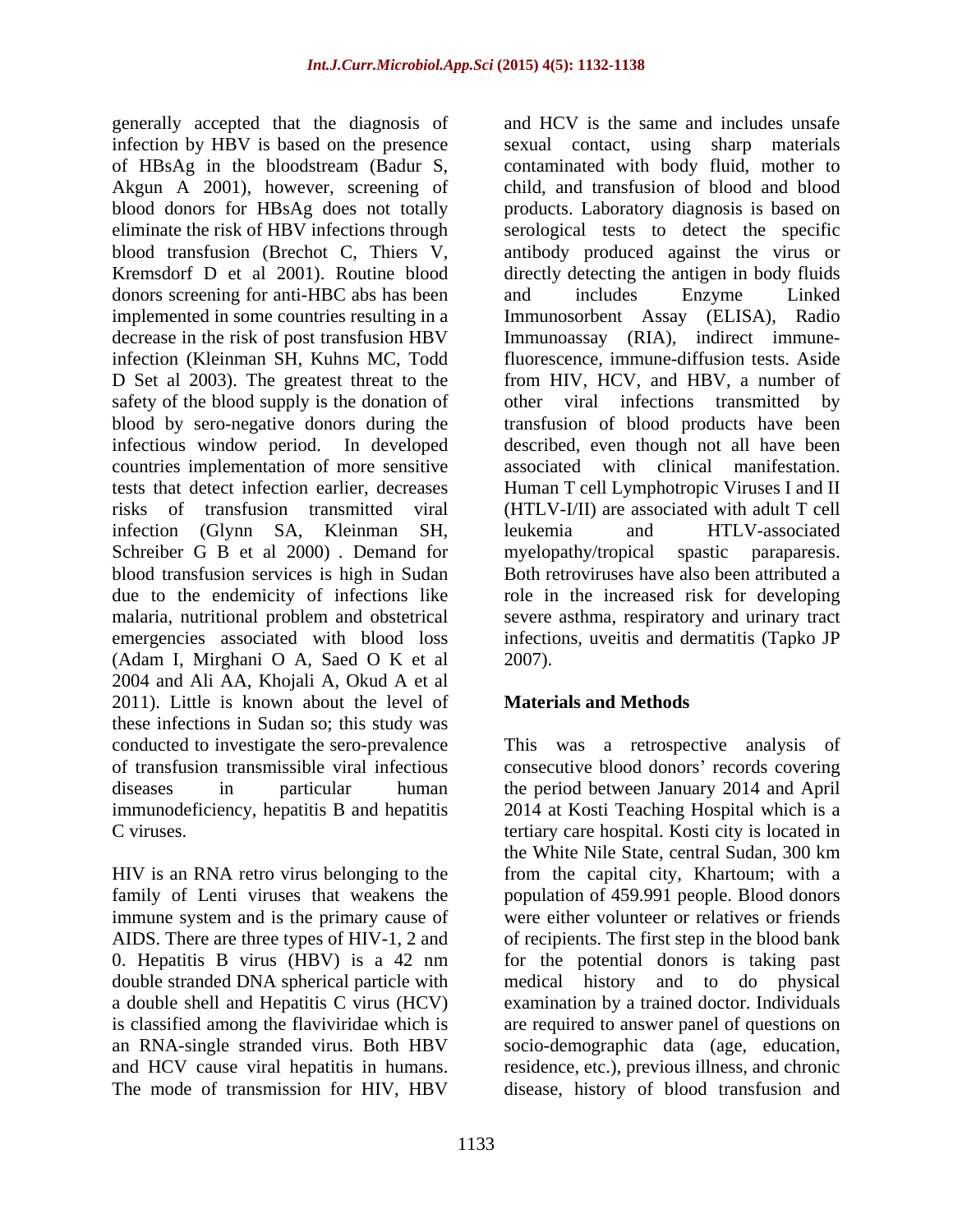history of jaundice. Those who are apparently healthy, their age range between 18 65 year and their weights above 45 kg occurrence of HBV, HCV and HIV are qualified for donation. Five ml of blood infections among blood donors in Kosti were drawn from each subject, sera were separated, and tested for HIV, hepatitis B surface antigen (HbsAg) and IgG antibodies SPSS. P value <0.05 was considered this study was provided by the director of

Over a period of 4 months (January 2014 to April 2014) a total of 1204 donations were collected with an average of 301 donations Farci P, Figus A 1989 and Wang JT, Lee per month. All of the donors were males belonging to those admitted to Kosti teaching hospital. Average age of the donors was 28 years (range 18 years to 65 years). The majority of the donors were in their third decade of life. The sero-positive prevalence of HBsAg was 66 donors (5.5%). However, the sero-positive prevalence of HCV is 41 donors (3.4%). There were 8 Western Sudan it was found to be 6.25% sero-reactive donors for HIV (0.7%) in the period of the data collection (Figures 1, 2, 3). the prevalence of HBsAg.

All donors with sero-positive HCV were between 20 and 40 years old (3.4%). The P value was 0.09 (Table 1). All donors with sero-positive HBV were between 20 and 40 years old. P-value was 0.03 (Table 2). All those above 40 years old were sero-negative for both HCV and HBV (Table 1, 2). Ramia S, Ramlawi F, Kanaan M et al 2005).

There were only six donors with HIV sero posotive (0.6%). They were between 20 and 40 years old. Only one donor (0.1%) was more than 40 years old. P-value was 0.3 (table 3).

Our study was aimed at analyzing blood transfusion related issues. We examined the Teaching Hospital, White Nile State, Sudan by serological methods.

for hepatitis C virus , using rapid Dip-strip It is generally accepted that the diagnosis of (manufactured in the UK by fortress infection by HBV is based on the presence diagnostic LTD). The data were analyzed by of the HBsAg in the bloodstream (Badur S, statistically significant. Ethical approval for blood bank donors for HBsAg does not hospital. through blood transfusion (Allain JP 2004 **Result and Discussion** the absence of this marker in the serum does Akgun A 2001). However, screening of totally eliminate the risk of HBV infection and Conjeevaram HS, Lok AS 2001), since not exclude the presence of HBV DNA (Comanor L, Holland P 2001, Brechot C, Thiers V, Kremsdorf D et al 2001, Lai ME, CZ, Chen PJ et al 2002).

> In our study of 1204 donors, (5.5%) were positive for HbsAg, whereas study done at Kasala teaching hospital eastern Sudan showed 4.5% (Tajeldin M. Abdallah1 and Abdel Aziem A. Ali 2012). Another study done in Nyala, South Dar Fur State of Western Sudan it was found to be 6.25% (Mostafa Abou et al 2009). The studies in many Asian countries showed variation in

HBV DNA was detected among 16 of 131 (12.2%) anti-HBc positive donors in Iran, 7 of 250 (2.8%) in Lebanon and 5 of 167 (2.9%) in Pakistan (Behzad-Behbahani A, Mafi -Nejad A, Tabei SZ et al 2006, Bhatti FA, Ullah Z, Salamat N et al 2007 and Ramia S, Ramlawi F, Kanaan M et al 2005). We report  $(3.4\%)$  donors with sero-positive for HCV and it was 2.7% in Kasala hospital (Tajeldin M. Abdallah and Abdel Aziem A. Ali 2012).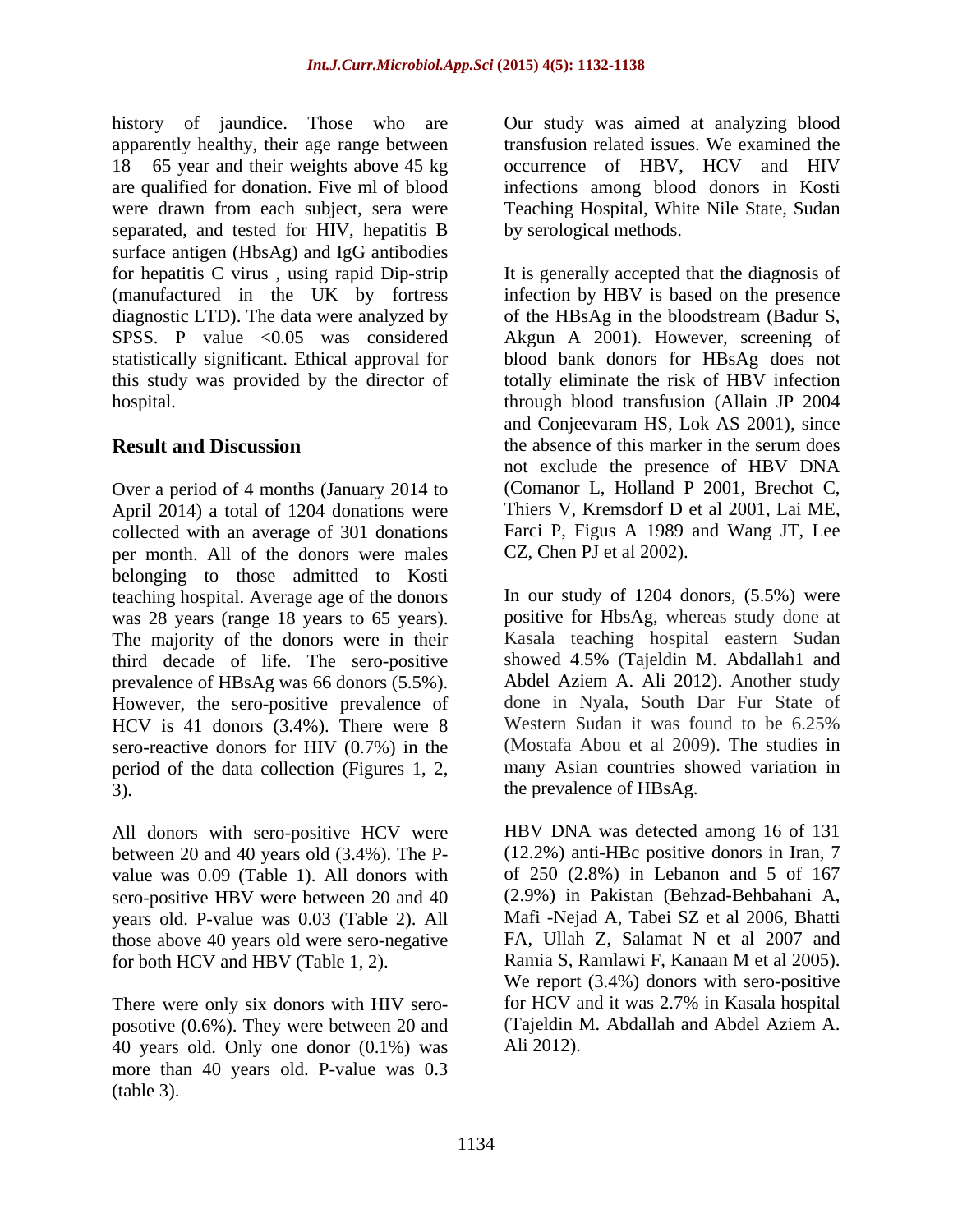# *Int.J.Curr.Microbiol.App.Sci* **(2015) 4(5): 1132-1138**

|                   |                      | <b>HCV</b>                                                      |                    |       |
|-------------------|----------------------|-----------------------------------------------------------------|--------------------|-------|
|                   |                      | (+ve)                                                           | (-ve)              | Total |
| age 20-40 y Count |                      | 41                                                              | 1087               | 1128  |
|                   | % within age $\vert$ | $\begin{array}{ c c c c c } \hline \quad & 3.6\% & \end{array}$ | $96.4\%$   100.0%  |       |
| $41-55$ y Count   |                      |                                                                 |                    |       |
|                   | % within age         | $.0\%$                                                          | $100.0\%$   100.0% |       |
| $\vert$ Total     | Count                | 41                                                              | 1163               | 1204  |
|                   | % within age $ $     | $3.4\%$                                                         | 96.6%   100.0%     |       |

**Table.1** HCV & Age cross tabulation p-value =  $0.09$ 

| Table.2 | <b>HBV</b><br>' & Age crosstabulation |  |  |  |  |
|---------|---------------------------------------|--|--|--|--|
|         |                                       |  |  |  |  |

|       |                      | HBV     |              |        |
|-------|----------------------|---------|--------------|--------|
|       |                      | (+ve)   | (-ve)        | Total  |
|       | age 20-40 y Count    | 66      | 1062 $\vert$ | 1128   |
|       | % within age         | $5.9\%$ | 94.1%        | 100.0% |
|       | $41-55 y$ Count      |         |              |        |
|       | % within age $\vert$ | $0.0\%$ | 100.0%       | 100.0% |
| Total | Count                | 66      | 1138         | 1204   |
|       | % within age         | $5.9\%$ | 94.1%        | 100.0% |

|                   | $\frac{1}{2}$ |         |                |            |
|-------------------|---------------|---------|----------------|------------|
|                   |               | H.I.V   | ___            |            |
|                   |               |         |                | Total      |
| age 20-40 y Count |               |         | 1121           | 1128       |
|                   | % within age  | $.6\%$  | $99.4\%$       | 100.0%     |
|                   | 41-55 y Count |         | $\overline{z}$ | $\sqrt{0}$ |
|                   | % within age  | $1.3\%$ | $98.7\%$       | 100.0%     |
| Total             | Count         |         | 1196           | 1204       |
|                   | % within age  | $.7\%$  | 99.3% $\vert$  | 100.0%     |

**Table.3** HIV & Age crosstabulation p=0.47

### **Figure.1**

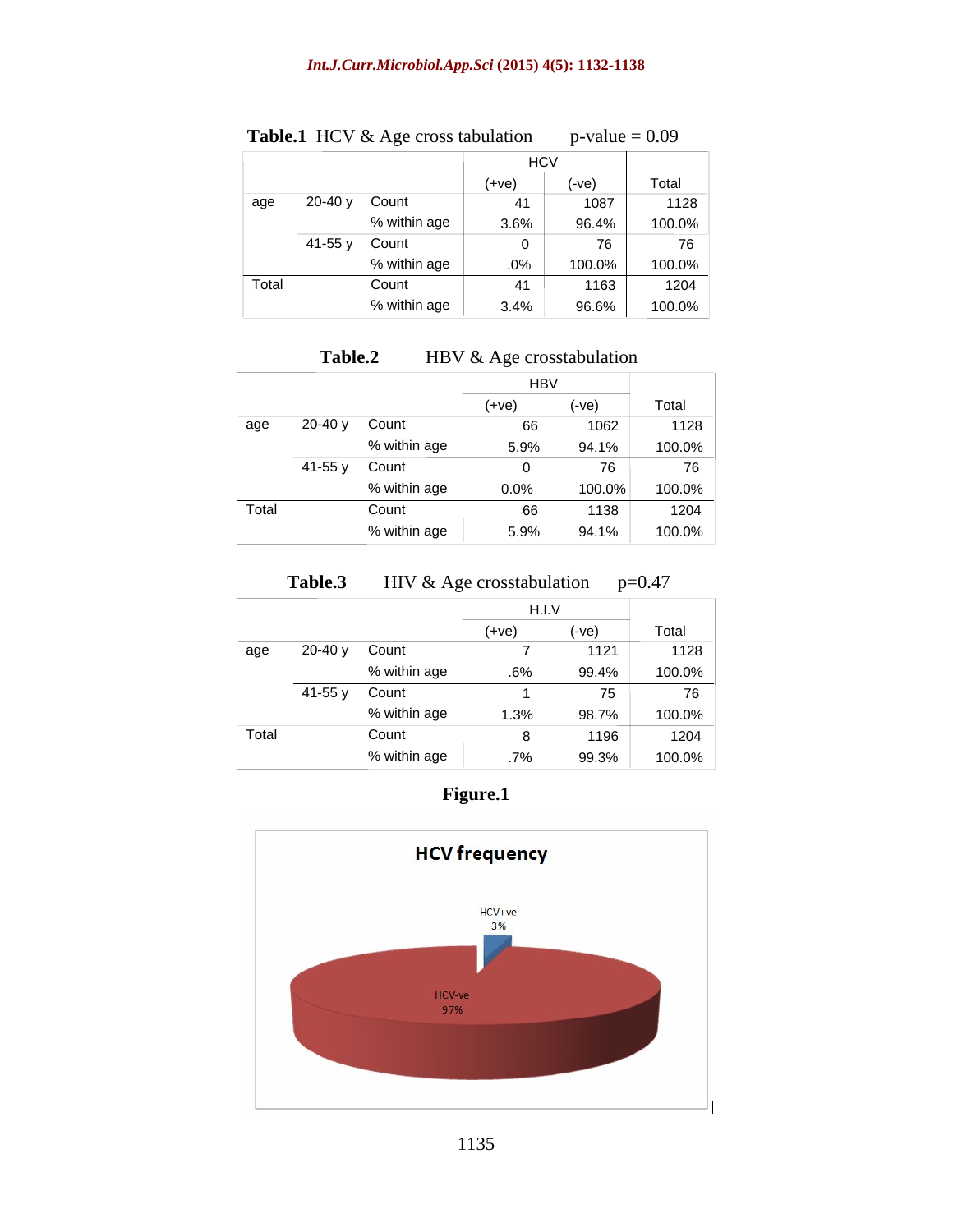







The prevalence is low in many countries. It In our study we found the prevalence of HIV

is 0.1- 0.5% in the general US population sero-positive was 0.7%. This result is similar and 0.02-0.04% in US blood donors but our to study done in West India where it was result is similar to study done in Pakistan found 0.45% (S Garge, D R Mathur, D K where the prevalence in children is around Garg 2001) and in Pakistan (M.F. Khattak, 3.6% and in adults it varies between 4-10% N. Salamat, F.A Bhatti et al 2001). While in (Zuberi SJ 1983 and Kar P, Jain A 1981). South Sudan the prevalence was very high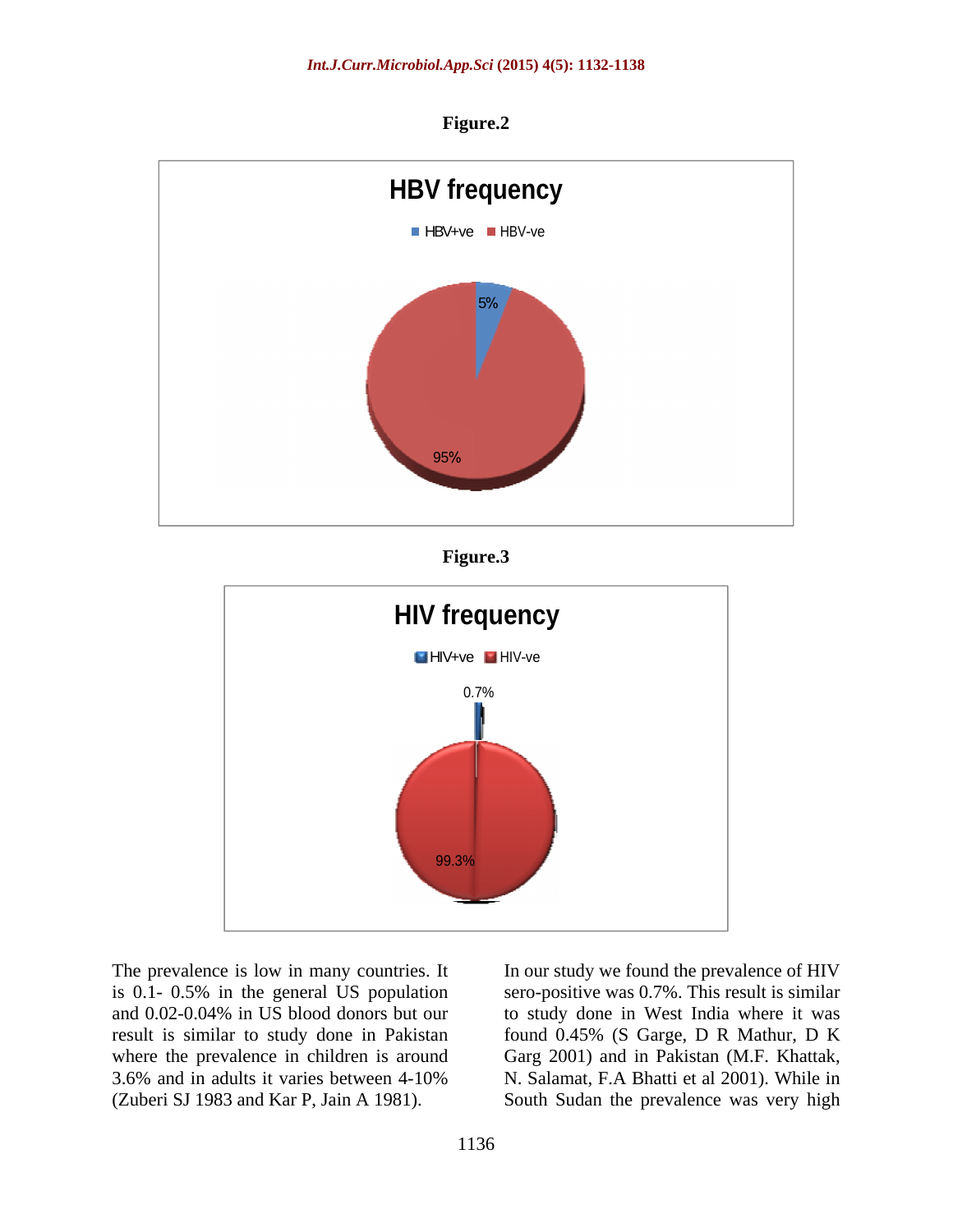7.9% (Kenneth L L Sube et al 2013). This is due to great movement of people between infections and monitoring of<br>South Sudan and neighboring countries and ClinVirol 2001; 21: 229-237 South Sudan and neighboring countries and within South Sudan. Countries bordering South Sudan, such as Kenya, Uganda and the Democratic Republic of Congo, have and 1.6% respectively (UNAIDS. HIV/AIDS  $^{0}$   $^{0}$   $^{0}$   $^{2}$  03.18) in Sub-Saharan Africa, 2012).

viral infections. HBsAg was present at an equally high frequency (15%) in young volunteer (median age 18 years) and older replacement (median age 33 years) blood  $\frac{321}{704}$ donors (F. Sarkodie, M. Adarkwa, Y. Adu- Sarkodie et al 2001). Whereas the study done in Turkey showed decrease in the prevalence of sero-positive donors in the last years (24) and this due to the high health educations programs (Emekdas Gurol, Cavuslu Saban, Oncul Oral et al April 2006). Mackenzie C D, Homeida M M,

This study showed that the sero-prevalence severe plasmodium falciparum malaria of hepatitis B and C viruses was high in the community local to Kosti Teaching Hospital, a situation that reaffirms the need for strict criteria for selection of blood donors and also methods of laboratory assays for detection of infectious agents must be improved. In addition, appropriate management must be ensured to prevent further transmission of these infections.

- C Sinesula, P Ginnine, B R Tiwari, M  $^{237}$ <br>Rajkumar. Transfusion Transmissible infections among blood donors in Kathmandu Nepal. J. Infect Dev Ctries<br>18-25
- 2. Lt Col PK Gupta, Col H Kumar, Basannar, Transmitted Infections in Armed Forces: prevalence and Trends. MJAFI 2006;
- 3. Badur S, Akgun A. Diagnosis of hepatitis B infections and monitoring of treatment. J ClinVirol 2001; 21: 229-237
- high HIV prevalence rates of 6.3%, 6.5% antigen: Clinically significant or purely 4. Brechot C, Thiers V, Kremsdorf D et al. Persistent hepatitis B virus infection in subjects without hepatitis B surface antigen: Clinically significant or purely occult"? . Hepatology 2001; 34: 194-203.
- West Africa is a highly endemic area for Frequency of HBV DNA detection in 5. Kleinman SH, Kuhns MC, Todd D Set al. Frequency of HBV DNA detection in US blood donors testing positive for the presence of anti-HBc: implications for transfusion transmission and donor screening. Transfusion 2003; 43(6):696- 704.
	- 6. Glynn SA, Kleinman SH, Schreiber GB et al. Trends in incidence and prevalence of Major Transfusion Transmitted Viral infections in US blood Donors, 1991 to 1996. JAMA 2000; 284: 229-235
	- 7. Adam I, Mirghani O A, Saed O K, Ahmed S M, Mohamadani A A, Ahmed H M, Mackenzie C D, Homeida M M, Elbashir M I(2004). Quinine therapy in severe plasmodium falciparum malaria during pregnancy in Sudan. Mediterr. Health J. (10):159-66.
	- 8. Ali AA, Khojali A, Okud A, Adam GK, Adam I (2011). Maternal near-miss in a rural hospital in Sudan. BMC Pregnancy and Childbirth pp.11:48.
	- 9. Tapko JP. The road to a safe blood supply in the African region of the WHO: trends and current status: 1999-2006. Africa Sanguine. 2007; 10, 1: 1-6)
- **References** B infections and monitoring of 1. A C Shrestha, P Ghimne, B R Tiwari, M  $\frac{1}{237}$ 10. Badur S, Akgun A. Diagnosis of hepatitis B infections and monitoring of treatment. *J Clin Virol* 2001; 21: 229- 237
	- 11. Allain JP. Occult hepatitis B virus infection. *Transfus Clin Biol* 2004; 11: 18-25
	- 2009; 3(10): 794-797. 12. Conjeevaram HS, Lok AS. Occult Brig M Jaiprakash, Transfusion menace? Hengtology 2001: 34: 204 206 hepatitis B virus infection: a hidden menace? *Hepatology* 2001; 34: 204-206
	- $62(4)$ : 348-350 13. Comanor L, Holland P. Hepatitis B virus blood screening: unfinished agendas. *Vox Sang* 2006; 91: 1-12